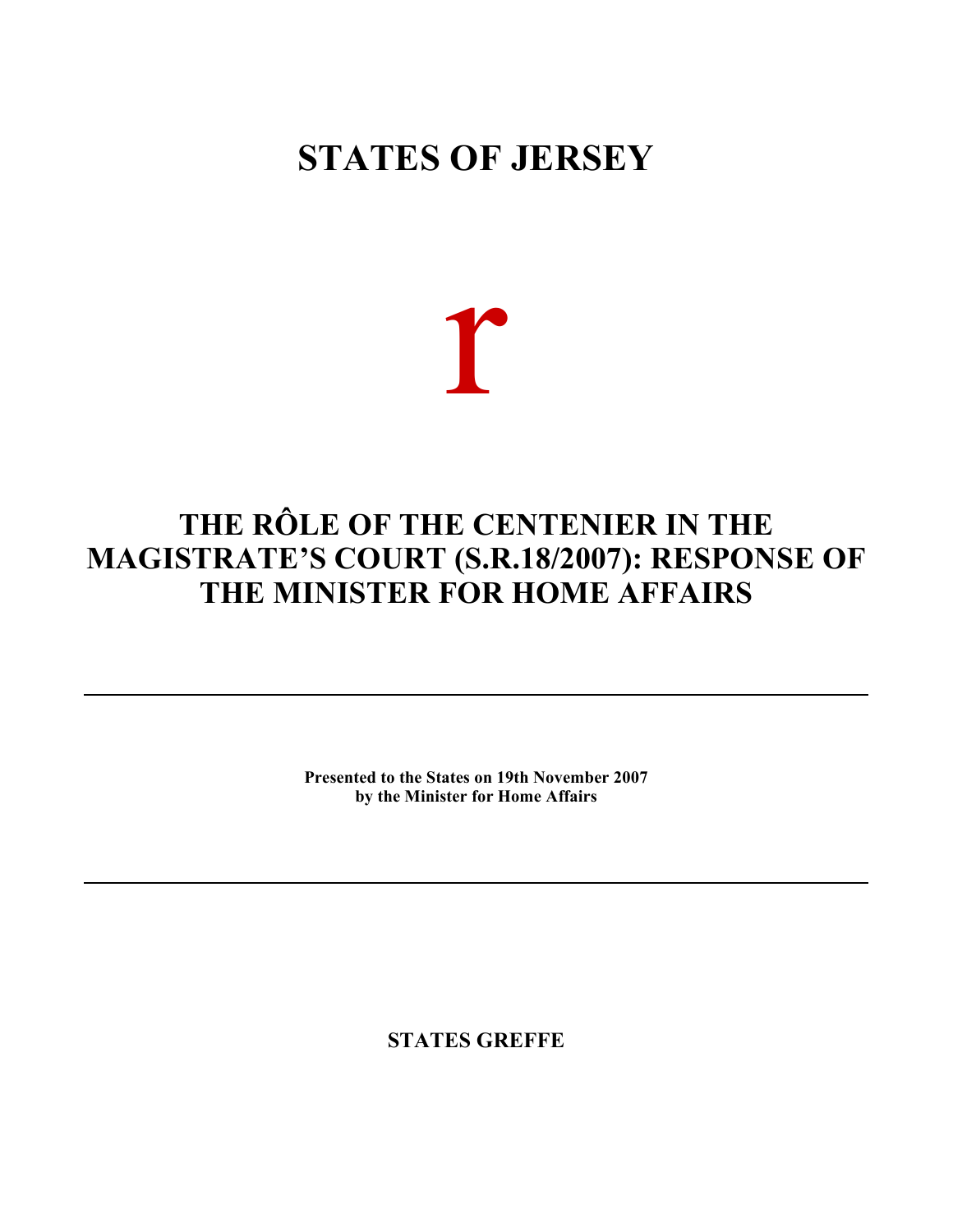#### **COMMENTS**

## **Introduction**

This review has made a useful contribution to the overall understanding of the role of the Centenier in the Magistrate's Court and my overall impression is that it has passed inspection.

## **Findings**

Section 8.11: On the understanding that it will promote a synergy between the executive, the judiciary and the prosecution on criminal justice matters, the Panel welcomes the establishment of an informal forum on criminal justice matters.

## Response:

I am pleased to have the Scrutiny Panel's support for the manner in which this important consultation forum has been established.

Section 8.16: During the initial consideration of whether to progress Rutherford Recommendation 4, there was inadequate examination of Human Rights implications.

## Response:

The Panel makes this observation with some foundation. However, the draft policy has had regular review from a Human Rights perspective throughout its genesis and I am satisfied that recent examination as a result of the scrutiny process has shown there to be no compelling reason why the Island should establish a Public Prosecution Service.

Section 9.7.9: It is not for the Panel to reach a conclusion as to whether or not Centeniers presenting cases in the Magistrate's Court is Human Rights compliant; this may only be conclusively decided upon within a court of law.

#### Response:

The Attorney General has already given detailed consideration to the matter of whether Centeniers presenting cases in the Magistrate's Court is Human Rights compliant. I have discussed this with him and he will be responding separately. The prosecution role played by the Centenier is deemed to be compliant. The role played by Centenier in some trials has received criticism, but the case that this role is also compliant is defensible.

Section 11.1.14: It is not for the Panel to reach a conclusion as to whether or not the dual role sometimes played by the Magistrate is Human Rights compliant; this may only conclusively be decided within a court of law.

#### Response:

I have discussed this finding with the Attorney General and he will reply in more detail. Although the dual role sometimes played by the Magistrate in trials involving Centeniers is defensible, the Legal Advisers will now conduct the prosecution in all cases where there is a not guilty plea. Consequently, the Magistrate will no longer have a dual role in trials.

Section 11.2.6: There is a risk of confusion regarding the lines of authority and responsibility for Jersey's criminal justice system.

## Response:

The Attorney General will reply setting out his responsibilities for the prosecution process with which I agree. I am quite clear that, as Minister, I do not have a part to play in the judicial process exercised by the Court. However, since the inception of Ministerial government, I have a responsibility for any criminal justice matter